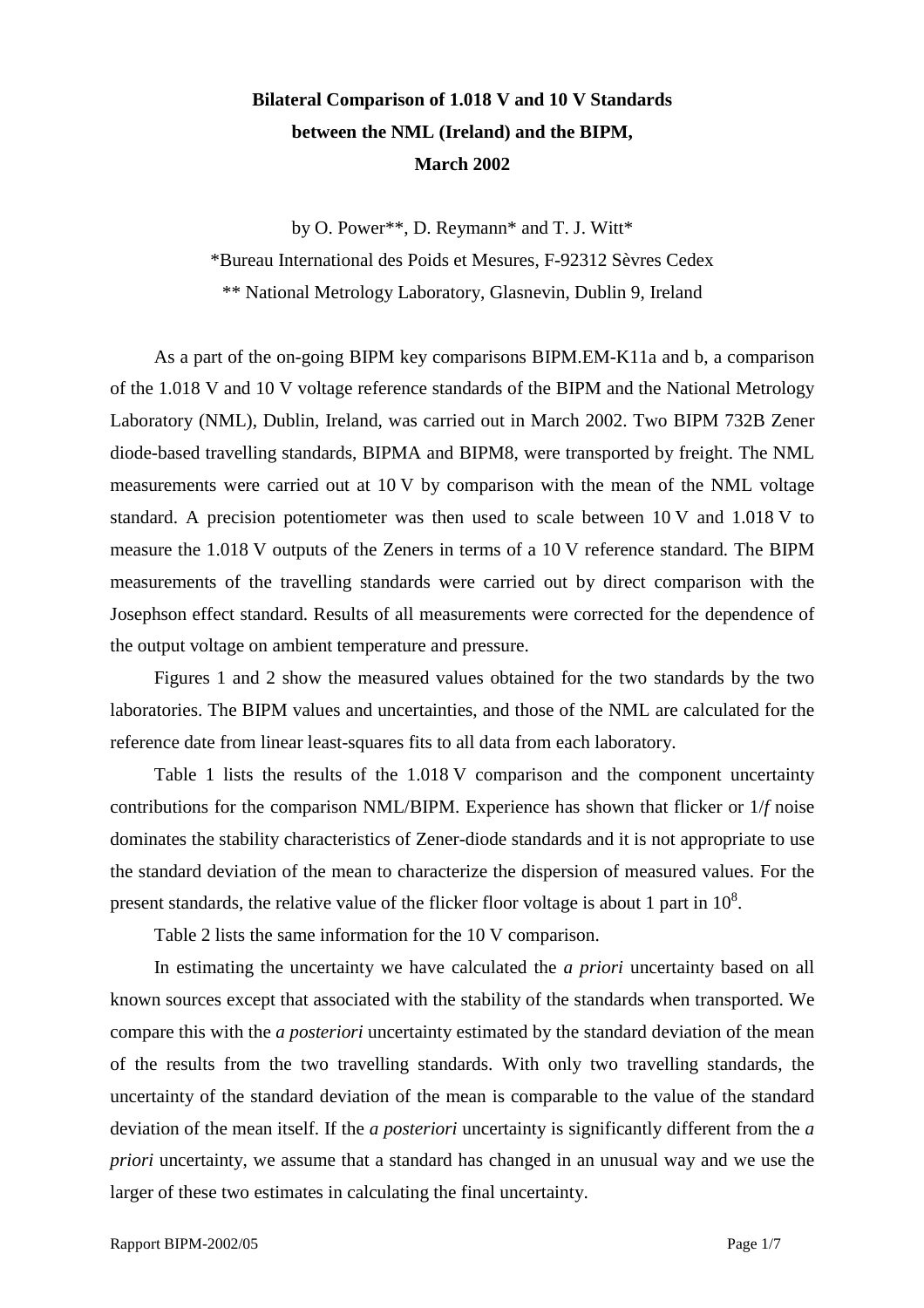In Tables 1 and 2, the following elements are listed:

(1) the predicted value  $U_{NML}$  of each Zener, computed using a linear least squares fit to all of the data from the NML and referenced to the mean date of the NML's measurements;

(2) the Type A uncertainty due to the instability of the Zener, computed as the standard uncertainty of the value predicted by the linear drift model, or as an estimate of the 1/*f* noise voltage level;

(3) the uncertainty component arising from the measuring equipment of the NML. This uncertainty is completely correlated between the different Zeners used for a comparison<sup>[1]</sup>;

(4-6) the corresponding quantities for the BIPM;

(7) the uncertainty due to the combined effects of the uncertainties of the pressure and temperature coefficients and to the difference of the mean pressures and temperatures in the participating laboratories; although the same equipment is used to measure the coefficients for all Zeners, the uncertainty is dominated by the Type A uncertainty of each Zener, so that the final uncertainty can be considered as uncorrelated among the different Zeners used in a comparison;

(8) the difference  $(U_{NML} - U_{BIPM})$  for each Zener, and (9) the uncorrelated part of the uncertainty;

(10) the result of the comparison, which is the mean of the differences of the calibration results for the different standards;

the uncertainty of the transfer, estimated by two methods:

(11) the *a priori* uncertainty, which is the standard deviation of the mean value of the results, from the different Zeners, counting only the uncorrelated uncertainties of the individual results;

(12) the *a posteriori* uncertainty, which is the standard deviation of the mean of the different results;

(13) the correlated part of the uncertainty;

and

 $\overline{a}$ 

(14) the total uncertainty of the comparison, which is the root sum square of the correlated part of the uncertainty and of the larger of (11) and (12).

<sup>1.</sup> At 10 V, there is a high degree of correlation between these input quantities and we can assume a correlation coefficient of unity without significantly affecting the standard uncertainty of the result of this comparison.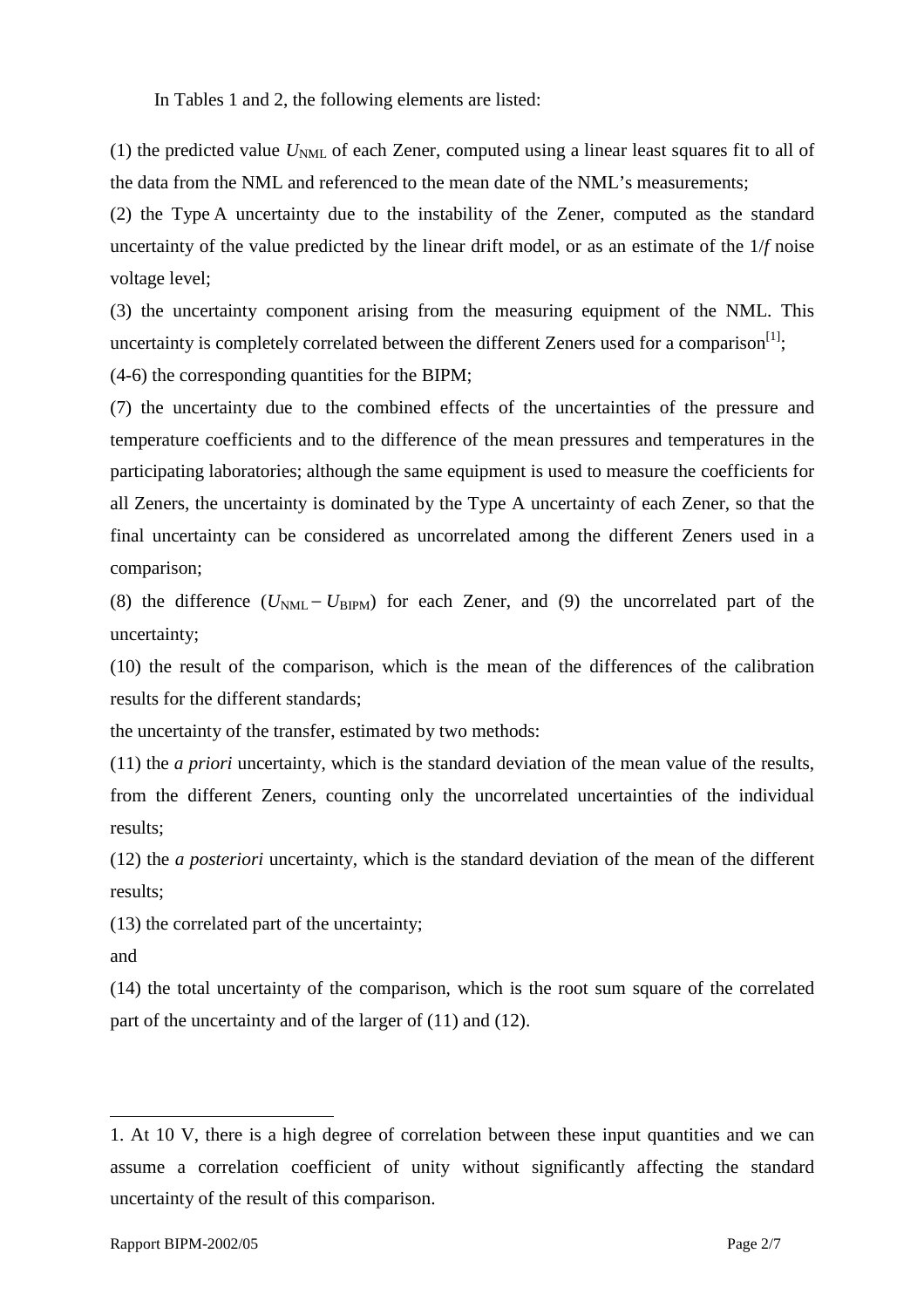Table 3 summarizes the uncertainties due to the BIPM measuring equipment.

Table 4 lists the uncertainties of maintenance and measuring equipment at the NML.

The final results of the comparison are presented as the differences between the values assigned by the two laboratories to a 1.018 V and a 10 V standard, respectively. The difference between the value assigned to a 1.018 V standard by the NML, at the NML,  $U_{NML}$ , and that assigned by the BIPM, at the BIPM,  $U_{\text{BIPM}}$ , for the reference date is

$$
U_{\text{NML}} - U_{\text{BIPM}} = -0.106 \,\mu\text{V}; u_c = 0.455 \,\mu\text{V}
$$
 on 2002/03/18,

and the difference between the value assigned to a 10 V standard by the NML, at the NML,  $U<sub>NMI</sub>$ , and that assigned by the BIPM, at the BIPM,  $U<sub>BIPM</sub>$ , for the reference date is

$$
U_{\text{NML}} - U_{\text{BIPM}} = +0.37 \text{ }\mu\text{V}; u_c = 1.11 \text{ }\mu\text{V} \text{ on } 2002/03/10,
$$

where  $u_c$  is the combined Type A and Type B standard uncertainty from both laboratories.

This is a satisfactory result. The differences between the values assigned to the travelling standards by the two laboratories are less than the standard uncertainties associated with these differences.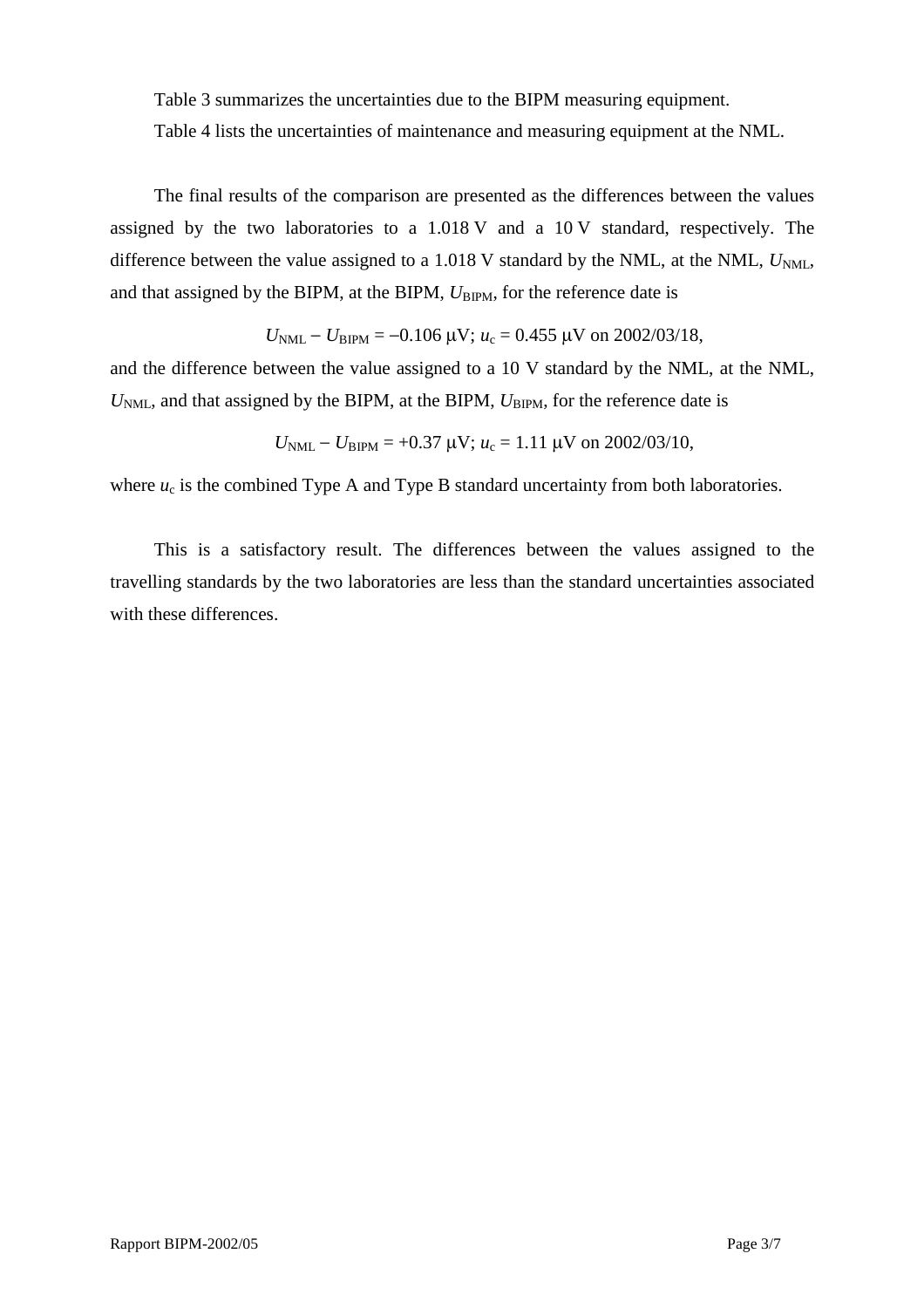

Figure 1. Voltage of BIPMA as a function of time, with linear least-squares fits (lsf) to the measurements of each laboratory



Figure 2. Voltage of BIPM8 as a function of time, with linear least-squares fits (lsf) to the measurements of each laboratory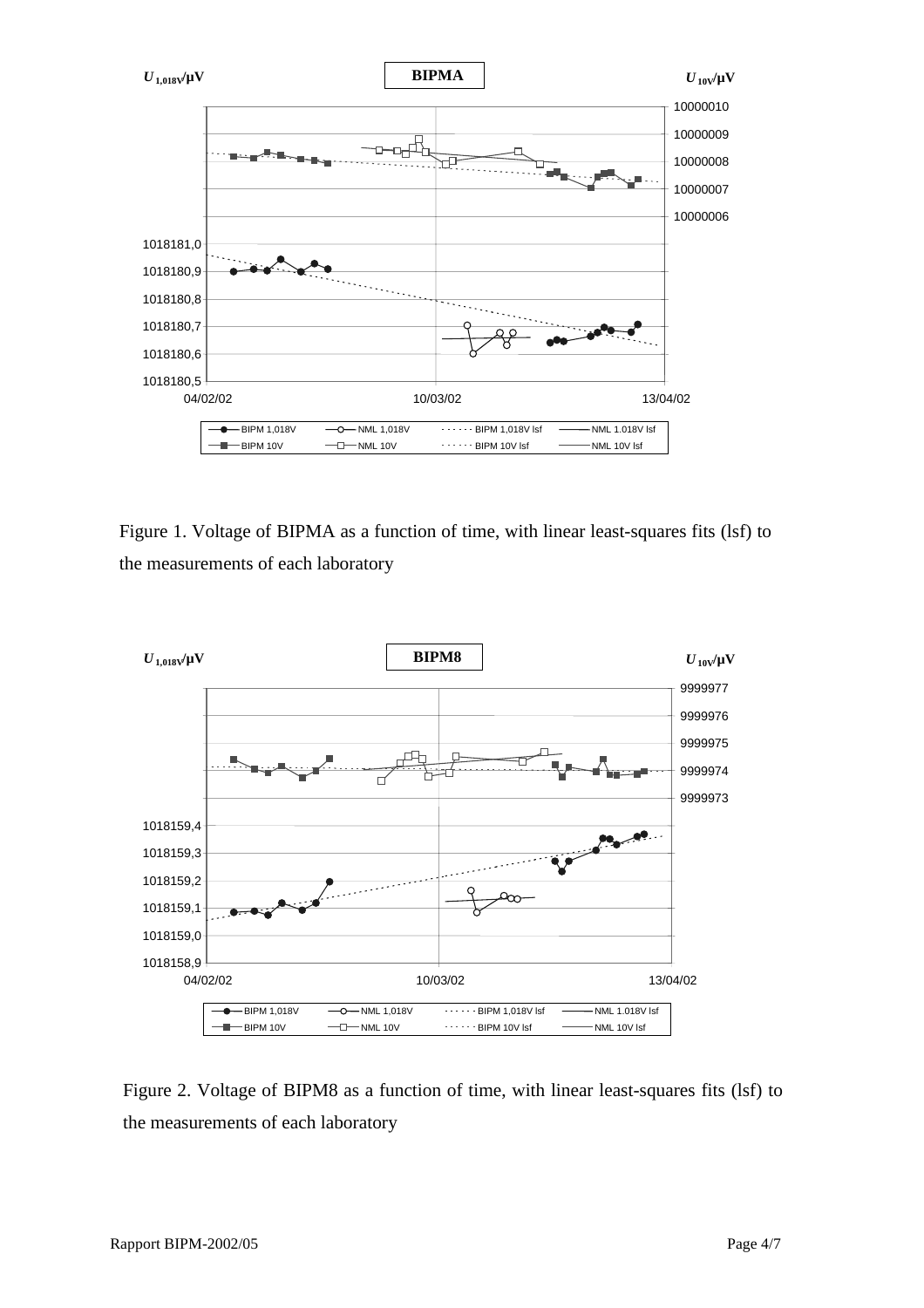Table 1. Results of the NML(Ireland)/BIPM bilateral comparison of 1.018 V standards using two Zener travelling standards. Reference date 18 March 2002. Uncertainties are 1  $\sigma$ estimates.

The uncorrelated uncertainty is  $w = [r^2 + t^2 + v^2]^{1/2}$ , the expected transfer uncertainty is  $x = [w_A^2 + w_8^2]^{1/2}$ , and the correlated uncertainty is  $y = [s^2 + u^2]^{1/2}$ .

|                |                                                              | <b>BIPMA</b> | BIPM8    |                  |
|----------------|--------------------------------------------------------------|--------------|----------|------------------|
| 1              | NML (Ireland) $(U_Z - 1.018V)/\mu V$                         | 180.659      | 159.133  |                  |
| $\overline{2}$ | Type A uncertainty/ $\mu$ V                                  | 0.021        | 0.015    | r                |
| 3              | equipment uncertainty/ $\mu$ V                               | 0.455        |          | S                |
| 4              | $(U_Z - 1.018V)/\mu V$<br><b>BIPM</b>                        | 180.753      | 159.250  |                  |
| 5              | Type A uncertainty/ $\mu$ V                                  | 0.011        | 0.010    | t                |
| 6              | equipment uncertainty/ $\mu$ V                               | 0.005        |          | $\boldsymbol{u}$ |
| 7              | pressure and temperature<br>corrections uncertainty/ $\mu$ V | 0.005        | 0.010    | $\mathcal{V}$    |
| 8              | $(U_{Z>NML}-U_{Z-BIPM})/\mu V$                               | $-0.094$     | $-0.118$ |                  |
| 9              | uncorrelated uncertainty/ $\mu$ V                            | 0.024        | 0.021    | w                |
| 10             | $<\!\!U_{\rm NML} - U_{\rm BIPM} \!\!>\!\!/\mu{\rm V}$       | $-0.106$     |          |                  |
| 11             | expected transfer uncertainty/ $\mu$ V                       |              | 0.016    | $\chi$           |
| 12             | $s_M$ of difference for two Zeners/ $\mu$ V                  |              | 0.012    |                  |
| 13             | correlated uncertainty/ $\mu$ V                              |              | 0.455    | ν                |
| 14             | comparison total uncertainty/ $\mu$ V                        |              | 0.455    |                  |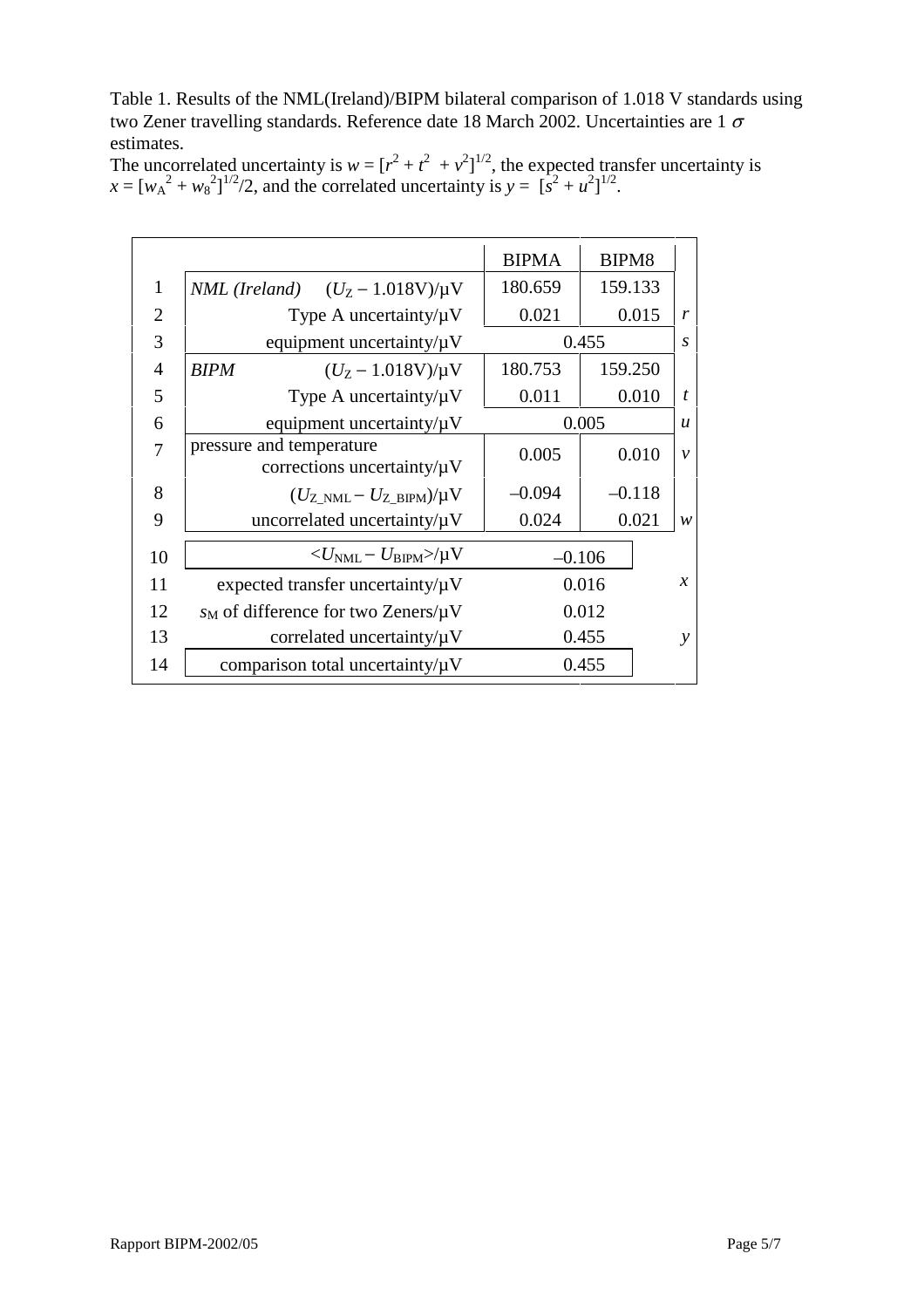Table 2. Results of the NML(Ireland)/BIPM bilateral comparison of 10 V standards using two Zener travelling standards. Reference date 10 March 2002. Uncertainties are 1  $\sigma$  estimates. The uncorrelated uncertainty is  $w = [r^2 + t^2 + v^2]^{1/2}$ , the expected transfer uncertainty is  $x = [w_A^2 + w_8^2]^{1/2} / 2$ , and the correlated uncertainty is  $y = [s^2 + u^2]^{1/2}$ .

|                                                              | <b>BIPMA</b> | BIPM8    |                                      |
|--------------------------------------------------------------|--------------|----------|--------------------------------------|
| <i>NML</i> ( <i>Ireland</i> ) $(U_Z - 10V)/\mu V$            | 8.29         | $-25.73$ |                                      |
| Type A uncertainty/ $\mu$ V                                  | 0.10         | 0.11     | r                                    |
| equipment uncertainty/ $\mu$ V                               | 1.10         |          | $\overline{S}$                       |
| $(U_{Z} - 10V)/\mu V$<br><b>BIPM</b>                         | 7.77         | $-25.94$ |                                      |
| Type A uncertainty/ $\mu$ V                                  | 0.10         | 0.10     | $\boldsymbol{t}$                     |
| Equipment uncertainty/ $\mu$ V                               | 0.01         |          | $\boldsymbol{u}$                     |
| pressure and temperature<br>corrections uncertainty/ $\mu$ V | 0.02         | 0.06     | $\mathcal{V}$                        |
| $(U_{Z>NML}-U_{ZBIPM})/\mu V$                                | 0.52         | 0.21     |                                      |
| Uncorrelated uncertainty/ $\mu$ V                            | 0.14         | 0.16     | W                                    |
| $\langle U_{\rm NMI} - U_{\rm RIPM} \rangle / \mu V$         |              |          |                                      |
| expected transfer uncertainty/ $\mu$ V                       |              |          | $\mathcal{X}$                        |
| $s_M$ of difference for two Zeners/ $\mu$ V                  |              |          |                                      |
| Correlated uncertainty/ $\mu$ V                              |              |          | y                                    |
| comparison total uncertainty/ $\mu$ V                        |              |          |                                      |
|                                                              |              |          | 0.37<br>0.11<br>0.15<br>1.10<br>1.11 |